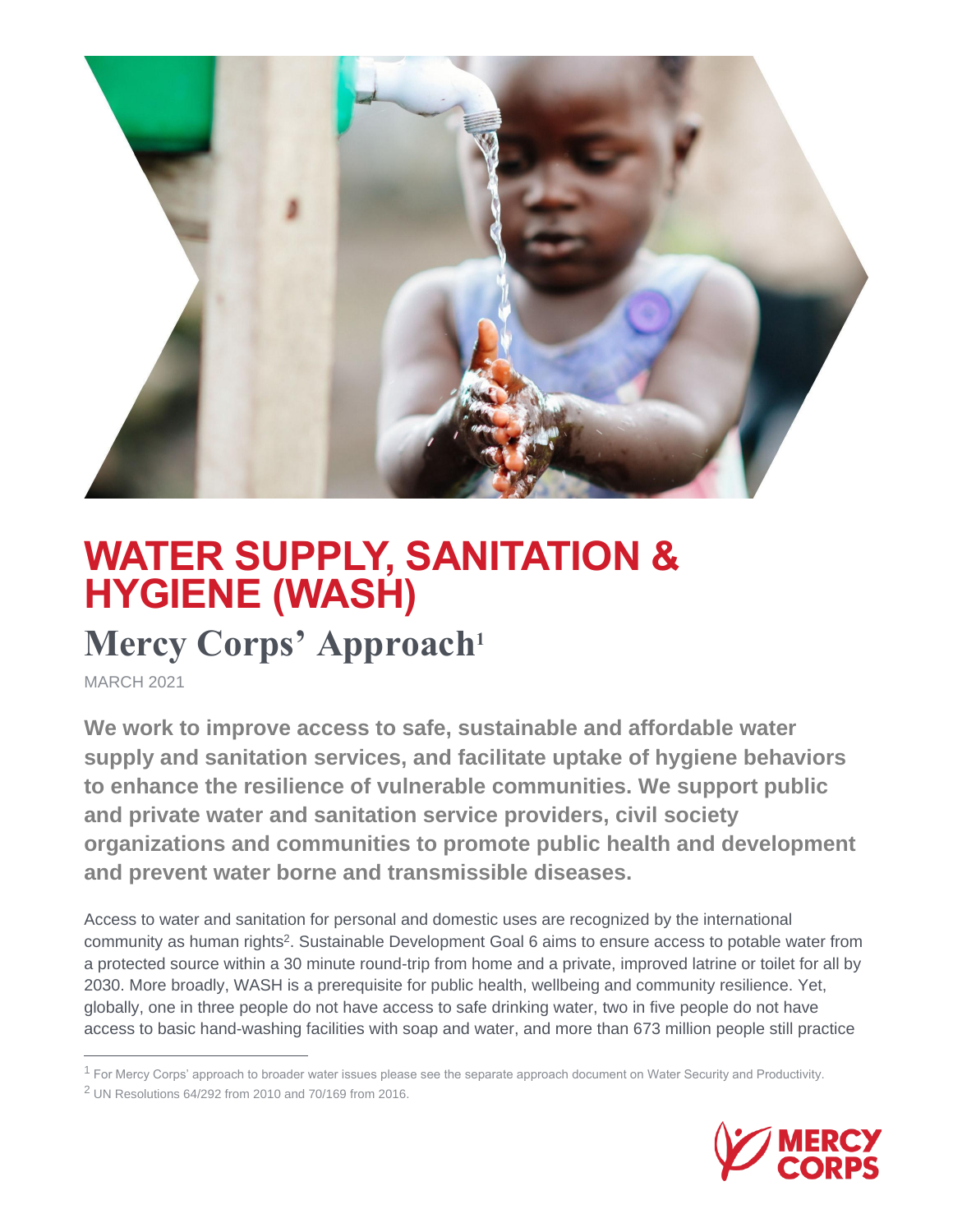open defecation.<sup>3</sup> Unsafe water, inadequate sanitation and poor hygiene directly contribute to child mortality; diarrheal diseases is still a leading cause of death in children under 5, with more than 1,300 children dying from this preventable disease each day.<sup>4</sup> The consequences of limited access to water supply and sanitation disproportionately affect women and girls, as water collection is often the responsibility of females and children, requiring significant time, increasing school dropout rates, and increasing risks of sexual and gender-based violence.

Over the last fifteen years, Mercy Corps has implemented more than 500 WASH programs in conflict and disaster affected and fragile countries. In 2020, for example, Mercy Corps had 84 WASH programs in 25 countries under implementation. These programs reached over 9 million people with traditional WASH services including some 4 million with COVID-related services. These include a wide variety of interventions from the extension of piped water networks, to repairing boreholes and treatment stations, building latrines, and promoting handwashing and improved hygiene practices. As a leader in emergency response and early recovery, we swiftly mobilize local, national and international resources to re-establish disrupted water and sanitation services. We promote sustainability and resilience through service use and positive social behavior change to improve overall public health and facilitate the transition to recovery and sustainable development. Seeking lasting change, we aim to enhance community participation and equip communities with long-term water and sanitation solutions that create job opportunities, empower individuals and communities, promote broad development goals and improve resilience and capacity to withstand shocks.

# **Our Principles**

**Sustainability and accountability:** Long run financial viability, minimal negative impact on the environment and the accountability of providers to their customers is integral to quality WASH services, and the capacity to leverage infrastructure investments to facilitate good governance and increased access to services. Mercy Corps supports communities, governments and civil society organizations in the design, management and oversight of WASH services, promoting feedback mechanisms and communication with service providers, to foster demand and improve services.

**Systems strengthening:** To address the root causes of poor health and malnutrition WASH interventions must be embedded within existing [public health](https://drive.google.com/open?id=152MA0qYI4I_bPODuTFA9SGb93YncHBWw&authuser=cespey%40mercycorps.org&usp=drive_fs) and local [governance](https://drive.google.com/open?id=1cNM9bn4aEZXJeiJVq64cXjm3820iEbzX&authuser=cespey%40mercycorps.org&usp=drive_fs) systems. Mercy Corps' WASH programs incorporate sustainable systems approach to its interventions, integrating resilience, do no harm, and disaster risk reduction approaches into planning and implementation of programs.

**Efficiency and effectiveness:** Water supply and sanitation systems are long-term public investments and therefore must adhere to standards of performance, quality and cost-effectiveness. Mercy Corps brings quality engineering, procurement and construction practices to the field, designing systems to meet local aspirations that are culturally acceptable and avoid creating parallel or unsuitable systems.

**Equity and inclusion**: WASH program planning must take into consideration the social dynamics that perpetuate and exacerbate conditions of vulnerability. Mercy Corps is responsive to the needs of all service users, with a priority for the most vulnerable, keeping gender, ethnicity, age, education, degree of mobility, and socioeconomic status at the forefront of shaping any program.

 $\overline{a}$ 

<sup>3</sup> WHO & UNICEF.2019. Progress on Household Drinking Water, Sanitation and Hygiene, 2000-2017: Special Focus on Inequalities. United Nations Children's Fund (UNICEF) and World Health Organization (WHO).

<sup>4</sup> UNICEF: https://data.unicef.org/topic/child-health/diarrhoeal-disease/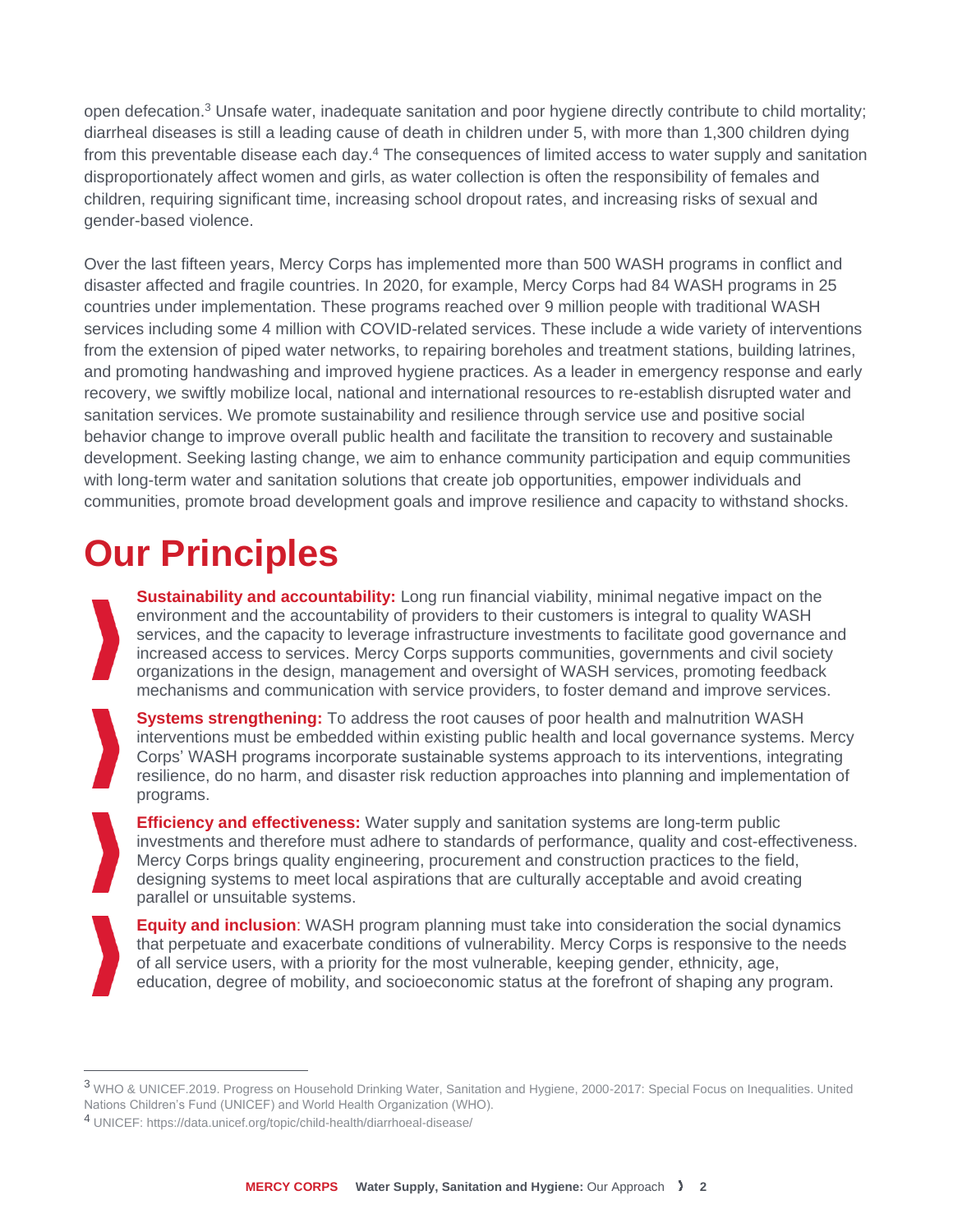# **Our Approach**

Mercy Corps' integrated WASH approach seeks to support locally appropriate solutions, which emphasize safety and dignity through gender-sensitive stakeholder engagement, evidence-based learning and consensus building. Mercy Corps' program interventions are needs-based and context-specific, enabling us to deliver appropriate and market based WASH services in a wide range of emergency, recovery and longterm development scenarios in predominantly fragile, conflict-affected contexts, as well as for people who are vulnerable to climate related adversities.

### **MEET BASIC WASH NEEDS IN EMERGENCY & RECOVERY CONTEXTS Increase equitable access to and use of WASH emergency services**

In times of crisis, access to safe water, sanitation and hygiene is one of the most critical needs. Mercy Corps delivers immediate humanitarian services in collaboration with government and community stakeholders and prepares communities to build back better and be more resilient.

**Deploying Emergency WASH:** We ensure first-line emergency response through water trucking, quick repairs to existing wells and water networks, small infrastructure installations such as hand-pumps and water points, emergency latrines, handwashing stations, distributing hygiene kits and materials for point of use water treatment, and disseminating hygiene promotion messages. Mercy Corps WASH programs provide adequate sanitary preconditions for food and malnutrition crisis response and infection control and prevention around the world, addressing infectious disease outbreaks of Ebola, cholera and more recently COVID-19 in countries as diverse as DRC, Somalia, Yemen and Haiti. In Iraq, Mercy Corps has been a lead WASH emergency actor throughout the humanitarian crisis, providing WASH infrastructure and services (e.g., hygiene promotion and hygiene kit distribution) in Internally Displaced Persons (IDP) camps in Ninewa, Salah-al-Din, Kirkuk and Erbil.

**Harnessing Markets and Cash**: Mercy Corps strives to design market-based WASH activities, involving markets and private sector resources, water and sanitation authorities and the communities, aiming to create sustainable dynamics and perennial systems for operation and maintenance and even construction of water and sanitation solutions. Mercy Corps uses vouchers for water trucking and WASH items, including in Lebanon, Iraq, Haiti, Nigeria, and CAR, creates business opportunities for local markets and integrates cash for work into larger WASH infrastructure and emergency programs.

**Strengthen WASH Capacities**: Mercy Corps implements WASH interventions during the early recovery phase of acute crises, including rehabilitation or extension of water and sanitation infrastructure and revitalization or creation of WASH committees. Mercy Corps also develops management solutions for WASH services in disaster-affected communities and longer-term IDP/refugee camps and settlements, for example those in South Sudan, Sudan, DRC, CAR, Nigeria, Somalia, Afghanistan, Syria, Jordan, Iraq, Yemen and Lebanon. Mercy Corps engages with WASH utilities and local municipalities to increase coverage and access to sanitation in target communities, and for schools and health clinics.

**Hygiene Promotion**: Hygiene Promotion is critical to ensuring positive impact and sustainability of WASH programs, and behavior change. Mercy Corps promotes participatory decision making and facilitates community-driven action plans and social accountability for reduction of infectious diseases such as diarrheas, Ebola, and COVID-19 in communities. In light of the recent COVID-19 pandemic, Mercy Corps has adapted existing programs in many countries around the world to be safer, by building hand washing stations and providing them with water and soap, developing and disseminating strategic and targeted information and messages around risk of infectious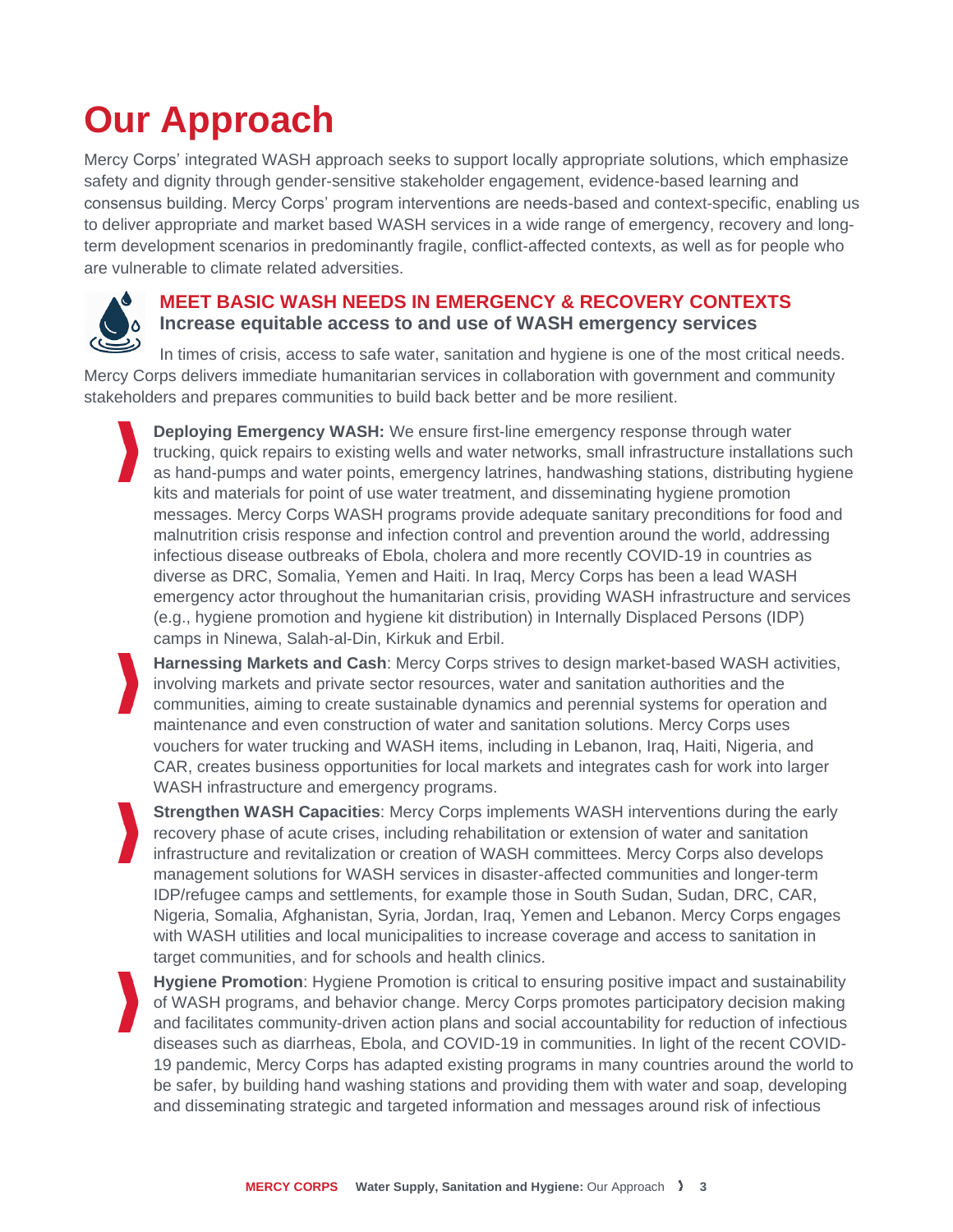disease and hygiene promotion. Mercy Corps distributes hygiene materials/supplies in emergency settings to re-establish a basic sense of dignity to refugees and the displaced.



### **SUSTAINABLE PUBLIC WATER SUPPLY SERVICES**

**Improving drinking water supply systems and fostering demand through integrated infrastructure, service delivery, governance and behavior change**

Mercy Corps implements programs to improve sustainable and inclusive access to potable water, governance and management in poor urban, peri-urban and rural areas, leveraging investments in infrastructure to bring about positive lasting change. Our greatest impact on improved water access and health outcomes is in communities where Mercy Corps has an established presence, local knowledge and significant local influence, often gained through the transition from emergency to recovery.

**Innovative Public Private Partnerships (PPP):** Mercy Corps uses the PPP approach as a stepping stone to build transformative change towards improved, sustainable and equitable access to WASH services. For example, with the IMAGINE program, Mercy Corps has expanded the city water supply network in two cities in the DRC, Goma and Bukavu, and improved the management of safe public water services for 1.5 million people, with a priority for the most vulnerable focused on the poorest zones with highest rates of diarrheal disease. In collaboration with the Congolese authorities and civil society, the project has set up a water management company and developed the first PPP in the water sector in the DRC. With this five-year renewable performance-based service contract, the Goma water company is driving significant improvements in revenue collection, water quantity sold, transparency and financial management, as well as client satisfaction.

**Piloting Innovative Technologies:** Mercy Corps aims to contribute to the growing evidence base for cost-effective approaches in WASH through testing appropriate technology options for onsite sanitation, water and wastewater treatment and monitoring. For cost effective and sustainable WASH services, Mercy Corps focuses on identifying, testing and taking to scale smart technology solutions and evidence-based approaches. Innovations in digital technology such as mobile phones or embedded sensors can dramatically improve monitoring and functioning of water and sanitation systems and thus improve the overall management of water resources. Mercy Corps has worked with Syrian refugees in informal tented settlements to develop innovative sanitation technologies for individual households and small communities in the Bekaa Valley, Lebanon.

**Scalable Infrastructure**: Mercy Corps supports expansion of urban water systems during postrecovery periods through assessments, designs, tenders and construction. In the aftermath of hurricane Dorian in the Bahamas in 2019, Mercy Corps' response expanded to cover the entire Grand Bahamas island serving a population of nearly 400,000 with treated water. Mercy Corps and its partners Resolve Marine and the Grand Bahama Water Utility installed, operated and managed a large reverse osmosis plant for a year before the utility reassumed control.

**Good Water Governance**: Mercy Corps supports public and private service providers to promote efficient and transparent resource management, conservation and good governance of water infrastructure and public water services. Mercy Corps programs in Nigeria, DRC, Jordan and Iraq, in partnership with the relevant public and private service providers are working to: 1) reduce water stress among the community members; 2) help to reestablish trust between communities and service providers; 3) foster demand for improved services through source development, distribution, treatment, operations and management solutions; and, 4) support capacity-strengthening of regulatory bodies and community oversight mechanisms such as water committees.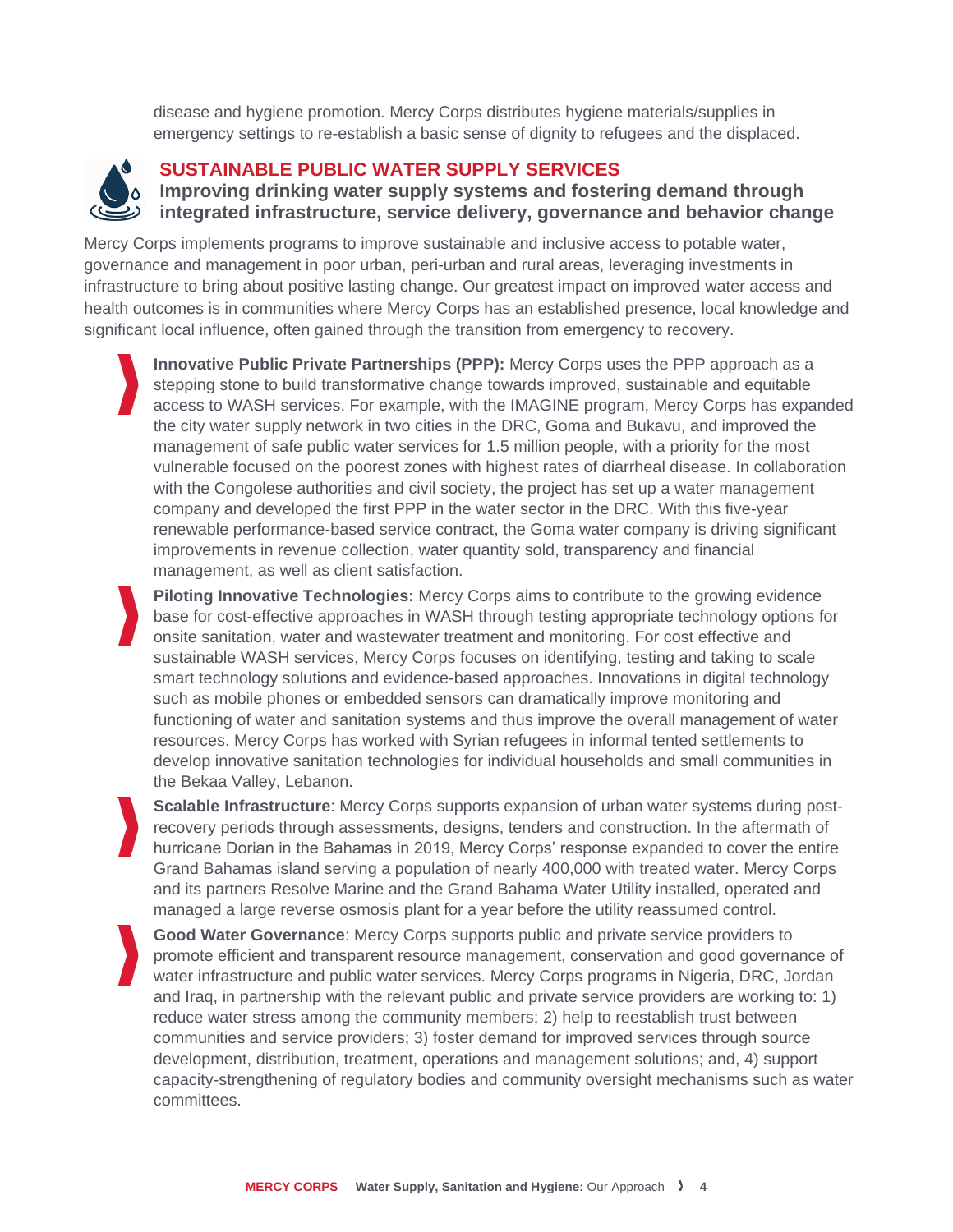**Social and Behavior Change**: Mercy Corps WASH programs aim to address the demand for, and use of, water services through community-based strategies. Our approach introduces community engagement processes focused at organizing and equipping communities with improved skills and systems to better operate and manage their facilities, and to install and manage cost recovery systems. This work also addresses key behaviors related to safe and efficient use of water as a precious resource. In Kenya and the DRC we are working with elected volunteer mothers of children under five as primary change agents (i.e., the Care Group approach) to maximize the health benefits from water supply improvements amongst their peers.



### **INCREASE EQUITABLE ACCESS TO & USE OF SAFE SANITATION SERVICES Develop long term sanitation infrastructure and service delivery solutions for fecal sludge management and safe disposal of waste.**

Mercy Corps aims to strengthen the supply of sanitation products and services all along the sanitation value chain, as well as to increase demand. We aim to achieve this through applying evidence-based approaches such as Community Led Total Sanitation (CLTS), sanitation marketing and city-wide inclusive sanitation to new areas, using innovative products and infrastructure, attracting customers and suppliers to the market.

**Piloting Innovative Service Delivery Solutions:** Fecal sludge management systems have been chronically underfunded in urban areas particularly, with low demand for services; whereas on the supply side, waste containment, removal, transport, and treatment options are limited and of poor quality. Mercy Corps partners with local authorities and utilities to develop common vision and priorities for sanitation using the city-wide inclusive sanitation approach based on master plans and working together with industry leaders. IMAGINE's successor program LIFT will facilitate an effective pro-poor, long-term viable social business model tailored to local sociocultural and environmental contexts for local service providers to contain, empty and convert human waste into valuable end-products like fertilizer, fuel or feed.

**Sanitation Marketing to Increase Household Demand:** Demand for sanitation services is deterred by a lack of consumer awareness of the importance of fecal waste management and low levels of interest in effective treatment of excreta, primarily because the removal cost is prohibitively high. Mercy Corps explores sanitation marketing opportunities, including building latrines and de-sludging service solutions. in Tajikistan, Mercy Corps implemented a strong sanitation marketing component that promoted and developed local enterprises specialized in manufacturing sanitation supplies and equipment, and providing quality construction and maintenance services to households in rural communities at affordable terms.

**Advocating for an Enabling Environment:** Responsibility for sanitation often falls within several technical sectors of government (health, environment, water, planning), so coordination and strong governance at both local and national levels are key for sanitation interventions to succeed. Mercy Corps prioritizes stakeholder engagement and advocacy at multiple levels of government, informed by tools such as political economic legal analyses, shit flow diagram (SFD), and stakeholder mapping exercises to help government actors analyze existing data, laws, and policies, as well as develop consensus around strategies to address priority concerns.

**Solid Waste Management:** Poor management of solid waste poses a serious environmental health risk to many communities, often compounding issues with fecal sludge and wastewater systems. A fundamental governance issue, solid waste is a visible and political problem. Mercy Corps aims to expand our work in waste management, and replicate successes of small pilot programs in Nigeria, Iraq, Yemen and Ethiopia, which worked with private sector actors to build refuse containers for households and communal waste disposal pits.